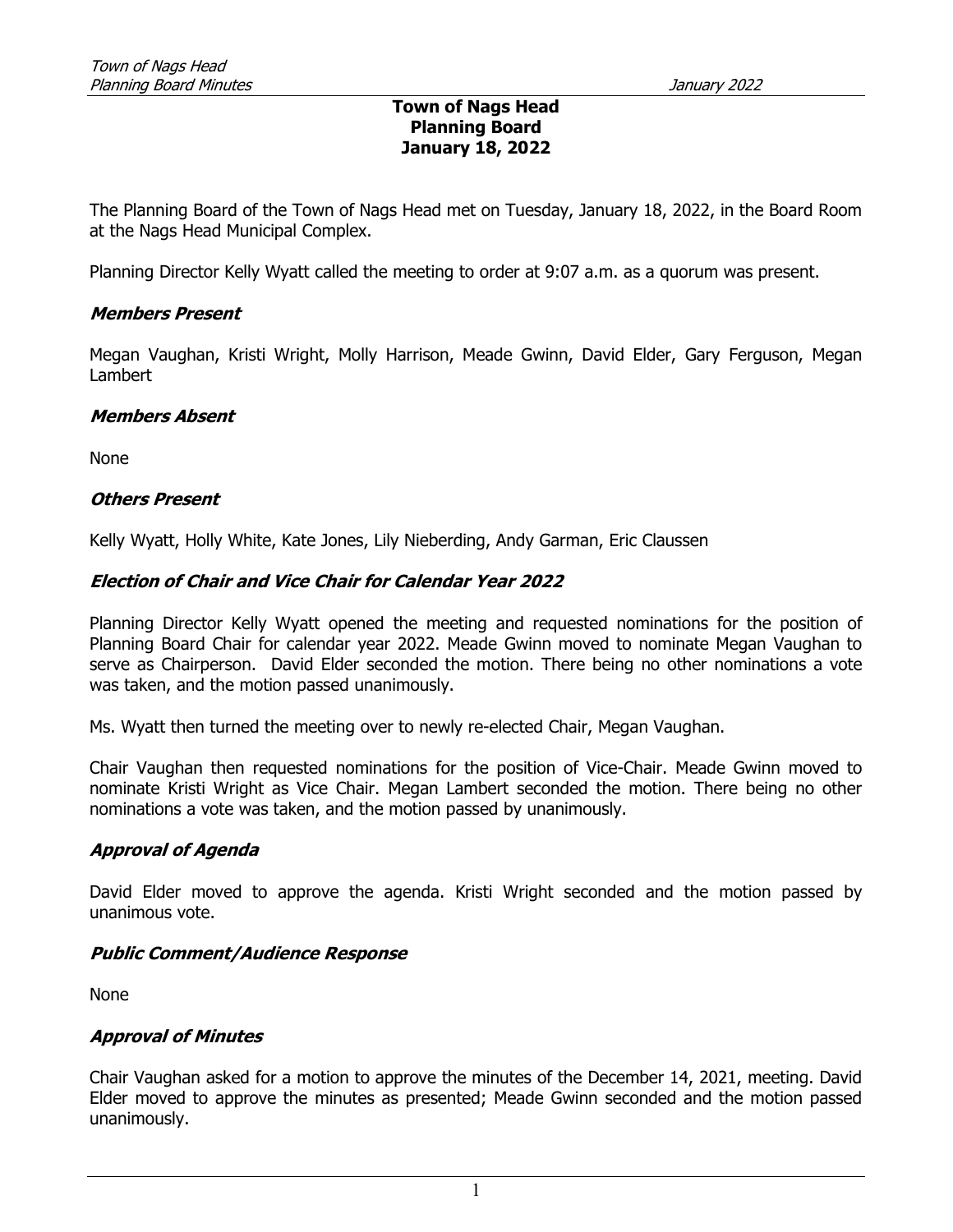#### Action Items

Site Plan Review submitted by Michael Robinson, P.E., P.L.S. on behalf of Blue Moon Five, LLC for the construction of an approximately 8,676 square foot, two-story restaurant. The property is zoned C-2, General Commercial and is located at 4329 S. Croatan Highway, Nags Head.

Ms. Wyatt reminded the Board that they had done a Sketch Plan Review of this site at their previous meeting. At that time there were a few comments received, the plan then went through Technical Review and the applicant is back with some revised plans.

Ms. Wyatt presented a Site Plan Review submitted by Michael Robinson, P.E., P.L.S. on behalf of Blue Moon Five, LLC for the construction of an approximately 8,676 square feet, two-story, 100-seat restaurant and all associated site improvements. The property is located at 4329 S. Croatan Highway, it is currently vacant and is zoned C-2, General Commercial Zoning District.

The majority of the surrounding properties also zoned C-2, however there are some properties along the backside that are developed residentially.

The property is located in an X Flood Zone, however per the Town's local ordinance, it is subject to an RFPE/LES of 9 ft. The proposed first floor elevation of the restaurant is 11.7 and is therefore compliant.

Land Use Plan Map/Policies: The 2017 Comprehensive Plan Future Land Use Map classifies this property as Neighborhood Commercial. This proposal is consistent with this land use classification and stated Land Use Policies.

Ms. Wyatt then proceeded to review the applicable Zoning Regulations:

• As far as the use, Ms. Wyatt noted that "Restaurant" is a Permitted Use within the C-2, General Commercial District, with some supplemental regulations set forth in Section 7.31. This section requires that a restaurant have a food prep area, that is at least 20 percent of the gross building square footage of the principal building, that at least 75 percent of all customer seats are designated for full-service, full menu dining and that no more than fifteen percent of the total building square footage is devoted to accessory entertainment uses. As proposed, the restaurant is compliant with these requirements.

• Total allowable lot coverage for this site is 55%. Proposed lot coverage is 54% and is therefore compliant.

• The maximum allowable building height within the Town is 35 feet; however, pursuant to Section 8.2.1, Dimensional requirements, total height may be increased to 42 feet with the use of an 8:12 roof pitch or greater. The applicant has proposed a structure with an overall height of 33.5 feet with the use of an 8:12 roof pitch therefore height is compliant.

• Architecture Design Standards: Section 10.82 of the UDO, Applicability, states that Commercial Design Standards shall apply to all building construction or remodeling projects requiring a conditional use permit or site plan review. This project must adhere to the Commercial Design Standards set forth within Part VI of the UDO. Section 10.83, Design Standards, of the UDO, states that projects adding a total habitable building area of 10,000 square feet or less may elect to comply with the building design requirements by achieving 150 points based on the criteria outlined in the Town of Nags Head Residential Design Guidelines. Projects that elect to comply in this manner shall, in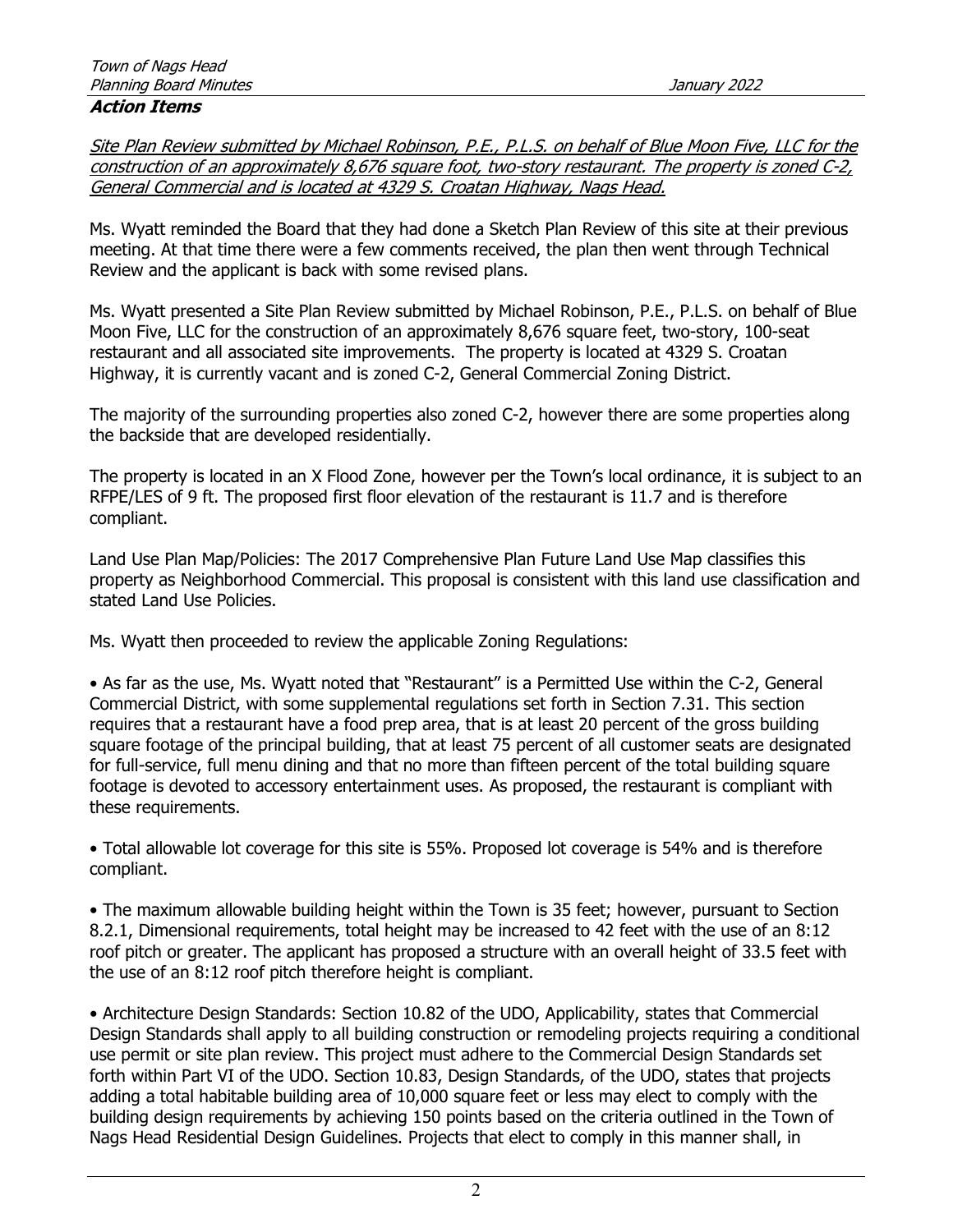addition to the required 150 architectural design points, incorporate specific building standards into the design. The proposed architectural design satisfies the minimum standards required by Section 10.83 and additionally achieves 159 architectural design points with the use of a first-floor porch, dormers, 8:12 pitched roof, simulated wood shingles and other miscellaneous architectural details.

• Pursuant to Article 10, Table 10-2, Required Parking by Use, Sit Down Restaurant shall provide parking at one (1) parking space for every 55 square feet of indoor customer service area. The proposed structure contains 2,513 square feet of customer service area, requiring 46 parking spaces. A total of 54 spaces have been provided therefore parking is compliant.

In addition, Section 10.92.14.4 of the UDO, requires that a minimum of twenty (20) percent of the surface area of the parking area and drive aisles shall be constructed of permeable surface materials. Upwards of 40% of the parking area has been proposed in permeable surface materials therefore the proposal is compliant.

• Several sections of the Unified Development Ordinance speak to Buffering and Landscaping as it applies throughout this proposed site. Ms. Wyatt reviewed these for the Board noting that the applicant has provided the required calculations and notation on the landscape plan demonstrating that the vegetation planting requirements will be met.

• A lighting plan compliant with the requirements of Article 10, Part IV of the Unified Development Ordinance will be required prior to the issuance any development permits. In addition, a light audit will be required prior to issuance to occupancy permits.

• No additional signage is being proposed at this time.

Ms. Wyatt noted that the Dare County Health Department has reviewed and approved the proposal as presented.

Traffic circulation has been reviewed and approved by the Town Engineer as presented. Mr. Ryan also reviewed and approved the Stormwater Plan. An NCDEQ state Stormwater management permit will be required to be submitted and approved.

The project will be required to comply with all applicable NC Fire Prevention Code requirements as part of building permit application review and issuance.

The Public Works Director has also reviewed and approved the proposed site plan as presented.

Based on their findings, Staff finds that the proposal is consistent with the applicable use and development standards, as well as relevant land use policies and would recommend approval of the Site Plan request as presented.

Ms. Wyatt noted that she along with Architect Ben Cahoon and Engineer Michael Robinson were available to answer any questions for the Board.

Mr. Ferguson inquired about the height of the proposed retaining wall; Mr. Robinson confirmed it would be no greater than approximately 1.5' in height from grade.

David Elder moved to approve the site plan as presented. Molly Harrison seconded and the motion passed unanimously.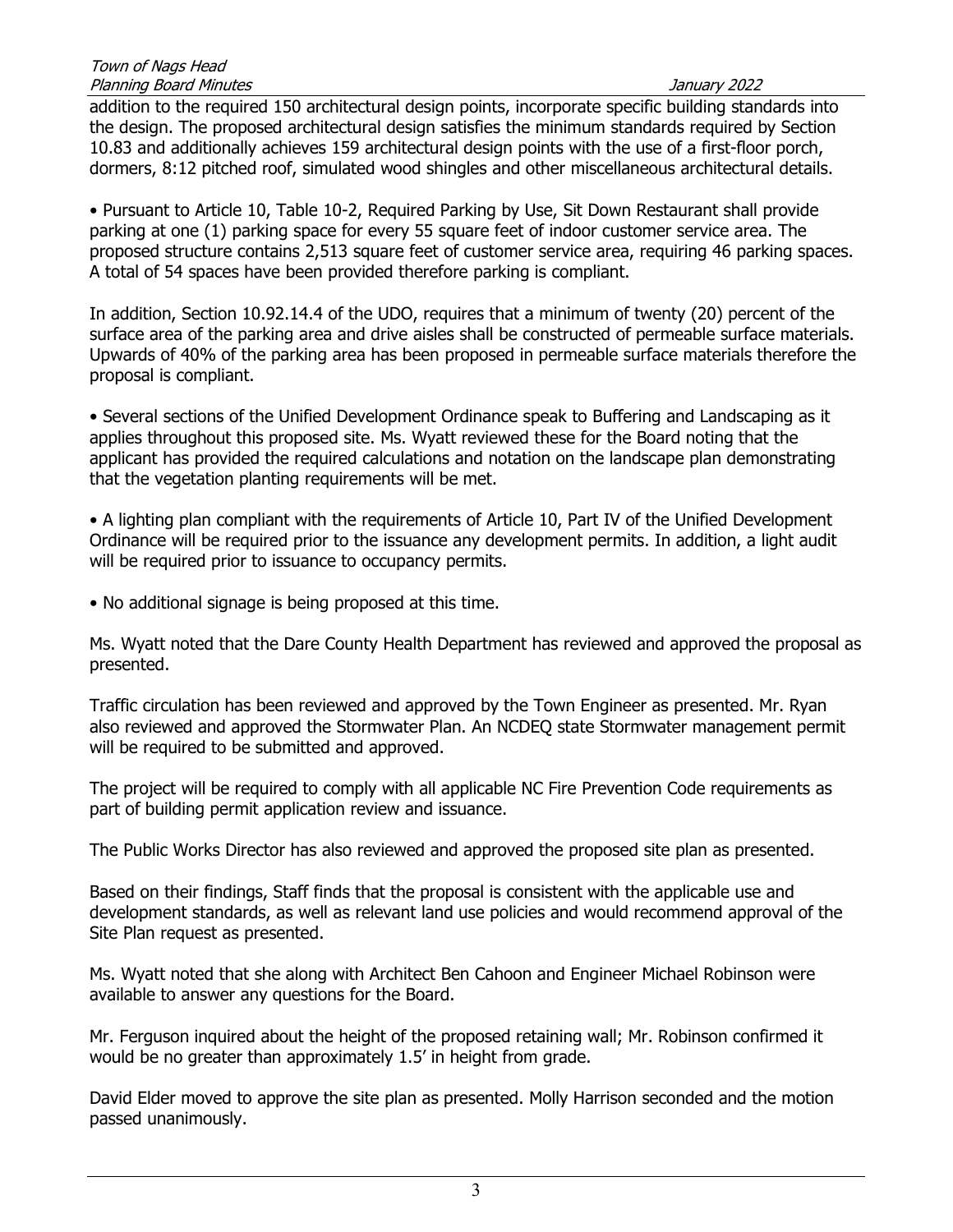Sr. Environmental Planner Kate Jones presented several text amendments to the Town's Residential Stormwater Regulations.

Ms. Jones explained that last year planning staff drafted and presented the Planning Board and the Board of Commissioners with updates to the Town of Nags Head Low Impact Development and Stormwater Reference Manual. At their May 5, 2021, meeting, the Board of Commissioners unanimously passed a motion to continue consideration of these updates in order to review potential changes with several Nags Head homebuilders. Since that time, several meetings have taken place. (A summary of these meetings was provided in the Staff memorandum).

Staff drafted new non-volume-based ordinance language established through discussion at these meetings as well as practical experience applying Stormwater regulations throughout residential areas in the town.

Ms. Jones noted that some modifications to the ordinance were necessary outside of Section 11.5, General Standards for Residential Development on Individual Lots for consistency and clarity, therefore, Article 11, Part 1 was reviewed as a whole. For consistency, it was also necessary to update Article 11, Part III, Flood Damage Prevention, to reflect the changes to the fill requirements and consolidate to one location. In addition to this, changes have been drafted to UDO Appendix A. definitions which change the way onsite material may be used to achieve fill height, offer consistency with respect to fill terminology, as well as adds a relevant Stormwater definition that was previously discussed. Lastly, the Town of Nags Head Low Impact Development Manual draft document has been updated for consistency with the overall residential Stormwater ordinance changes.

Ms. Jones explained that there were updated Fill definitions, and reviewed these briefly for the Board:

"Fill" is the depositing of soil, rock, or other earthen materials by artificial means, but not including poured slab, asphalt, porous pavement, Turfstone TM , or other manmade materials or surfaces designed in association with construction. Excavated material moved or relocated onsite is not considered fill for the purposes of determining fill height.

"Fill depth height" is the difference between the post-development surface elevation and the predevelopment surface elevation.

Additionally, Ms. Jones explained that a definition related to Stormwater was updated:

"Stormwater improvement" is a change or addition made on or to the land, excluding buildings, that improve infiltration into the ground and the retention of Stormwater runoff.

Ms. Jones then proceeded to review the ordinance changes in more detail explaining that a lot the changes were to Section 11.5 General Standards for Residential Development on Individual Lots.

Ms. Jones confirmed for Mr. Ferguson, that in certain circumstances the contractor might be required to make an improvement to the swale in the Right of Way. Ms. Jones noted that in fact there are situations currently where they are asked to do that during the construction process; that is already in the Ordinance. In the case of 11.5.2.2.3 specifically they would need to work with the Public Works Director.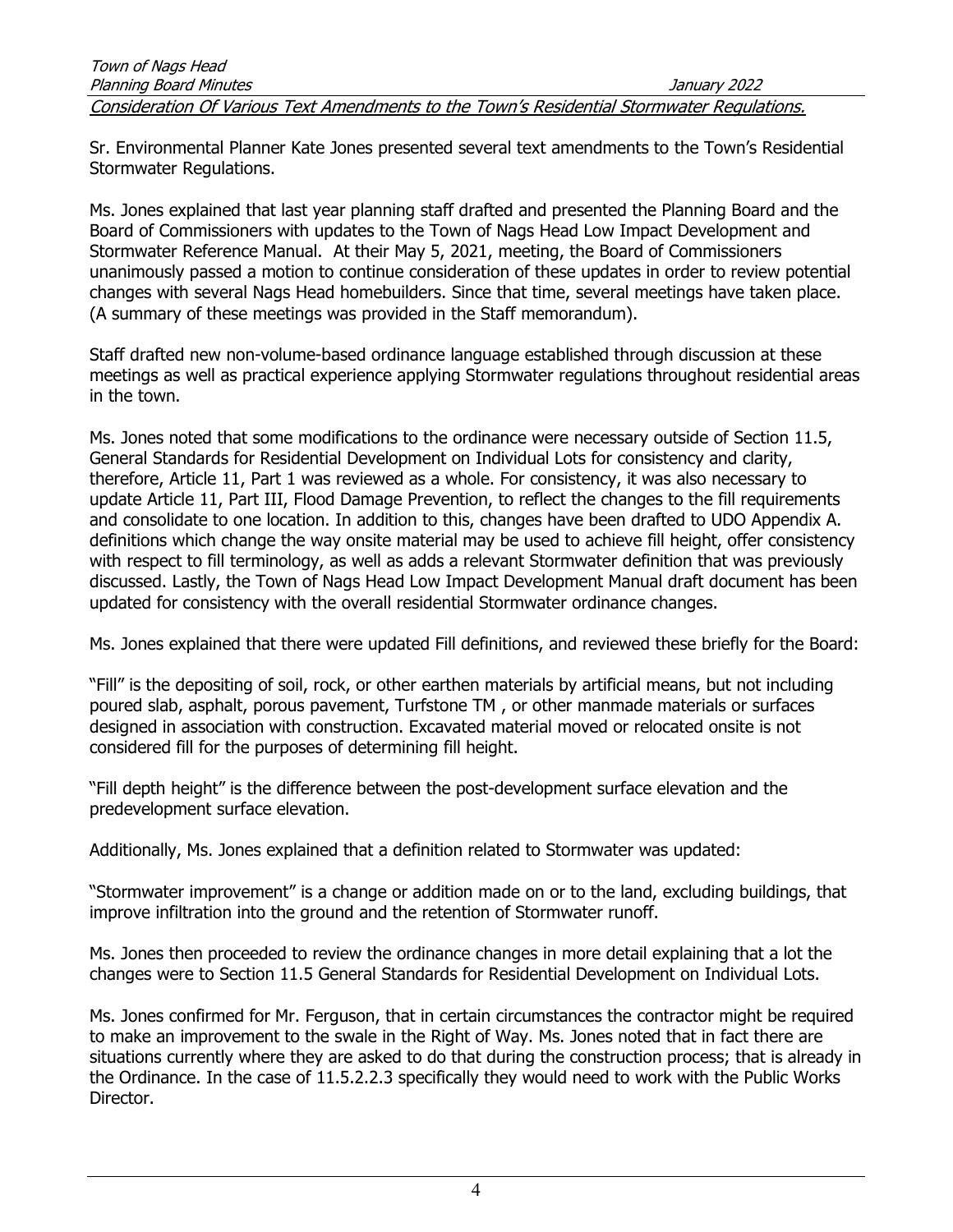Ms. Jones noted that in addition to the changes to the Stormwater Ordinance they made an adjustment to the Flood Ordinance. They wanted to consolidate and clarify the fill rules, so they struck that language from the Flood Ordinance and moved it verbatim over to the Stormwater Ordinance.

Ms. Jones then discussed the LID (Low Impact Development Manual) and how it can be used as reference tool.

Ms. Jones confirmed for Chair Vaughan that there is still a plan to have an educational component. Staff has prioritized getting the information out to those that need it. Mr. Gwinn suggested that Staff communicate these changes to the Landscaping companies and nurseries.

Ms. Jones confirmed for Mr. Ferguson that with this change if someone moves existing material within their own lot (balancing or redistribution) it will no longer be considered fill; however, there are still limitations in place such as setback and bulkheading rules.

After some brief discussion related to septic fill, David Elder moved to recommend approval of the amendments as presented. Meade Gwinn seconded, and the motion passed unanimously.

Consideration of a Text Amendment to the Flood Damage Prevention Ordinance to address an inconsistency in the application of the Regulatory Flood Protection Elevation (RFPE) based upon a property's location east or west of NC 12 in the vicinity south of the Nags Head Village Beach Club where NC 12 shifts westward.

Ms. Wyatt presented an aerial photograph showing the area in question and explained that at their December 9, 2021, meeting, the Board of Adjustment heard and granted a variance for the Jones property located at 100 E. Sandcastle Court, Nags Head. The Board of Adjustment found that the property, as well as the current property owner who is living with a disability, does suffer unnecessary hardships based upon application of the current Flood Damage Prevention Ordinance, specifically the requirements of *Section 11.44.2. Residential Construction* and *Section 11.44.3. Coastal High Hazard* Areas (Zones VE) and Properties East of NC 12 and SR 1243 which delineates the Coastal High Hazard Areas/VE Zones as being those properties east of NC 12. Ms. Wyatt noted that the RFPE for properties located east of NC 12 and SR 1243 is 12' msl.

While the Board of Adjustment identified numerous hardships as part of their findings of fact, one notable finding pertained specifically to the location of this, and similarly situated properties, where NC 12 does not parallel the beach. As part of the road relocation many years ago, NC 12 is now substantially further west than the alignment of the remainder of the roadway in the vicinity of Sandcastle Court, Sea Spray Court, Sand Fiddler Court, Sea Holly Court, and Sun Dancer Court. If the roadway was in its original location, many of these properties would be located west of NC 12, having an RFPE of 9' msl instead of 12'.

Ms. Wyatt noted that included in the December 2021 Directors Report were images outlining this area of Town as regulated by the 2006 flood maps and the same area as regulated by the current flood maps.

After discussing several options, Staff is proposing a draft text amendment to the Unified Development Ordinance, Appendix A – Definitions, Regulatory Flood Protection Elevation which would apply only to those properties located within the Village at Nags Head SPD-C District: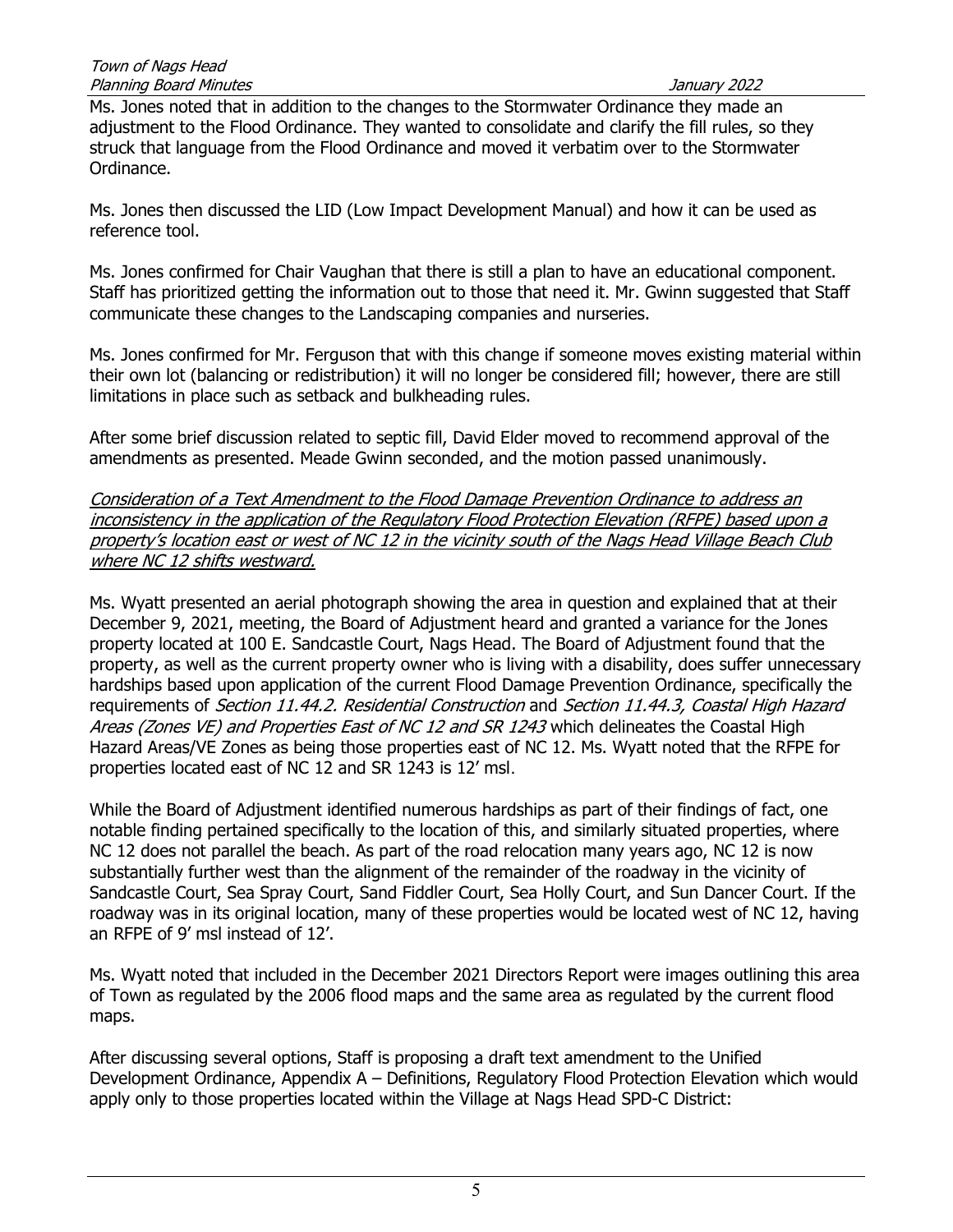"Within the Village of Nags Head, only parcels with direct frontage on the Atlantic Ocean/ocean beach shall be considered a Coastal High Hazard Area with an RFPE of 12.

Staff is of the opinion that the proposed amendment is consistent with the Town's adopted Comprehensive Plan and is reasonable and in the public interest and recommends adoption of the amendment as requested.

Chair Vaughan and the Board agreed that the amendment made sense in general.

David Elder moved to recommend approval of the amendment as presented. Megan Lambert seconded, and the motion passed unanimously.

Request The Planning Board initiate consideration of rezoning the property located at 2110 S. Pond Avenue (Nags Head Water Plant) from SED-80, Special Environmental District, to C-3, Commercial Services in advance of the design process for the Public Works Master Plan.

Ms. Wyatt explained that the Town of Nags Head is in the process of developing a facilities master plan for the Public Works Department. This is a long-term planning exercise to conduct a facility needs assessment for the department, review the existing buildings and facilities, and develop a capital planning tool for the department for future budgeting purposes. This would consider physical improvements that would better serve existing and future staff needs, allow for improved services to the public, and provide acceptable facilities for the storage and maintenance of equipment assets.

The Public Works department uses several sites located along Lark Avenue, Pond Avenue, as well as other sites throughout the town.

The consultant selected for this project, Oakley Collier, is now beginning to work on the schematic plan design for the proposed Public Works Facility redevelopment project. In review of the various properties to be encompassed in this design process, it was noted that the Water Department, located at 2110 S. Pond Avenue is zoned SED-80, Special Environmental District, while the remaining Public Works facilities are located within the C-3, Commercial Services District.

Section 6.2.4.3 of the UDO, Zoning Districts, notes that the intent of the C-3, Commercial Services District is to provide for higher intensity land uses that are not compatible with other areas of the Town. The C-3 District accommodates utilities, light industrial uses, warehousing, bulk storage, municipal facilities, etc. It is noted that due to the proximity of this district to Fresh Pond, allowed uses shall not be detrimental to adjacent uses and the environment.

The historical and current use of Water Department facility is consistent and compatible with the C-3, Commercial Services District. As such, staff would request that the Planning Board initiate the process to rezone 2110 S. Pond Avenue from SED-80 to C-3 as an extension of the existing municipal facilities currently located within the C-3, Commercial Services District.

Ms. Wyatt confirmed for Mr. Gwinn that the property adjoins Fresh Pond and that it is likely that it was a consideration as to why the property was considered SED-80. Ms. Wyatt noted that Fresh Pond is no longer serving as a potable water supply.

Ms. Wyatt noted that the property has functioned as the Town's Water Plant for a very long time, even when Fresh Pond was considered a potable water supply.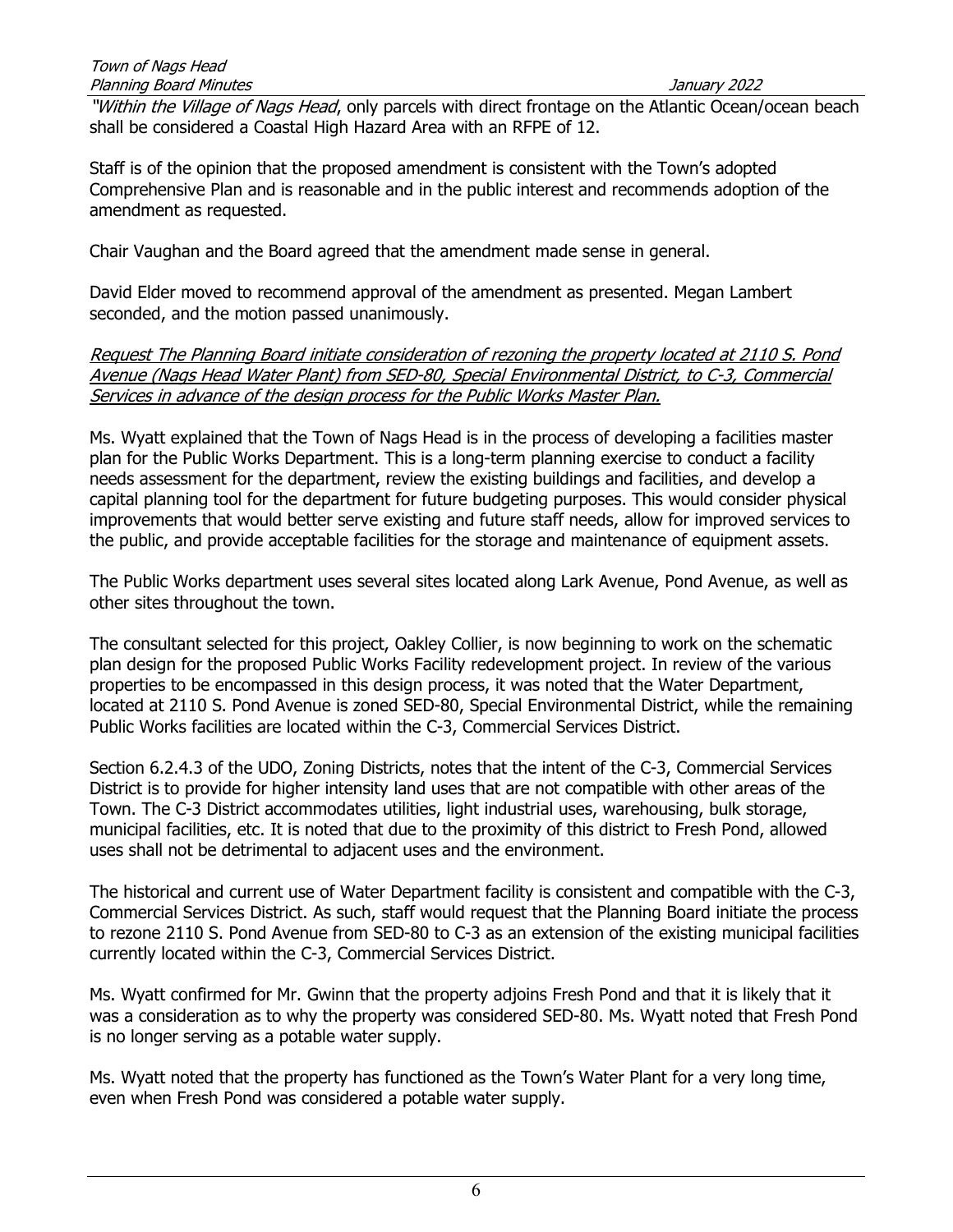Public Works Director Eric Claussen confirmed for Mr. Gwinn that the function of the water plant is distribution and monitoring of water levels. They chlorinate the water but there's no longer a treatment process. Mr. Claussen confirmed that the water that is chlorinated is purchased from Dare County.

Mr. Claussen noted that having the property rezoned gives them more flexibility in redeveloping the facility.

Town Manager Andy Garman addressed the Board and explained that there are lot coverage issues with SED-80; more lot coverage allowed in C-3 gives them more room to build. Mr. Garman also explained that there is a CAMA AEC which they are not proposing to remove because they don't want to jeopardize the ability to make Fresh Pond potable again someday. Mr. Garman noted that the Town will need a CAMA major permit and they want to build in a way that they maintain Fresh Pond as a possible water source.

Mr. Garman confirmed for Mr. Gwinn that the Town does not want to jeopardize the ability to bring that system (Fresh Pond) back on-line if they need to. Mr. Garman believes that they can develop the facility while still protecting the water source.

David Elder moved to initiate the process to rezone the property as requested. Meade Gwinn seconded and the motion passed by unanimous vote.

### Recess

The Board took a brief recess to prepare for a Zoom presentation. The time was 10:20 AM. The Board reconvened at 10:31 AM

## Conduct the Stakeholder Interview of the Planning Board for the Electric Vehicle Action Plan

The Planning Board initiated discussion of electric vehicle charging stations in June 2019. These initial discussions led to the inclusion of an Electric Vehicle Action Plan as part of the Planning & Development Department and Septic Health FY2020-2021 Strategic Work Plan, with the general goal being to support the increasing prevalence of electric vehicles.

Staff has met several times with Dr. Timothy Johnson and Masters of Environmental Management (MEM) Program students Camila Ospina, Narissa Petchumrus, and Will Price to discuss the scope of work. The students have provided a project proposal outlining a detailed scope of work for the project.

Principal Planner Holly White explained that the students would be joining the Planning Board via zoom to make a brief presentation on the project status and have a general discussion with the Planning Board on their perspectives on Electric Vehicles.

Ms. White handed the presentation over to Narissa Petchumrus who introduced herself as well as the other two student team members. Ms. Petchumrus facilitated a Power Point slide presentation updating the Board on what they've been working on. Ms. White then led the Board through Question and Answer period where topics included: general perspectives on EVs, what businesses owners would need to be willing to host an EV charger in their lot, having available space and funding necessary to install chargers, possibility of (town) incentives; how weather and climate conditions may affect chargers; any restrictions on funding sources- private vs. public use; possible installation of chargers at the Nature Conservancy and Jeanette's Pier; ability to maintain and repair chargers as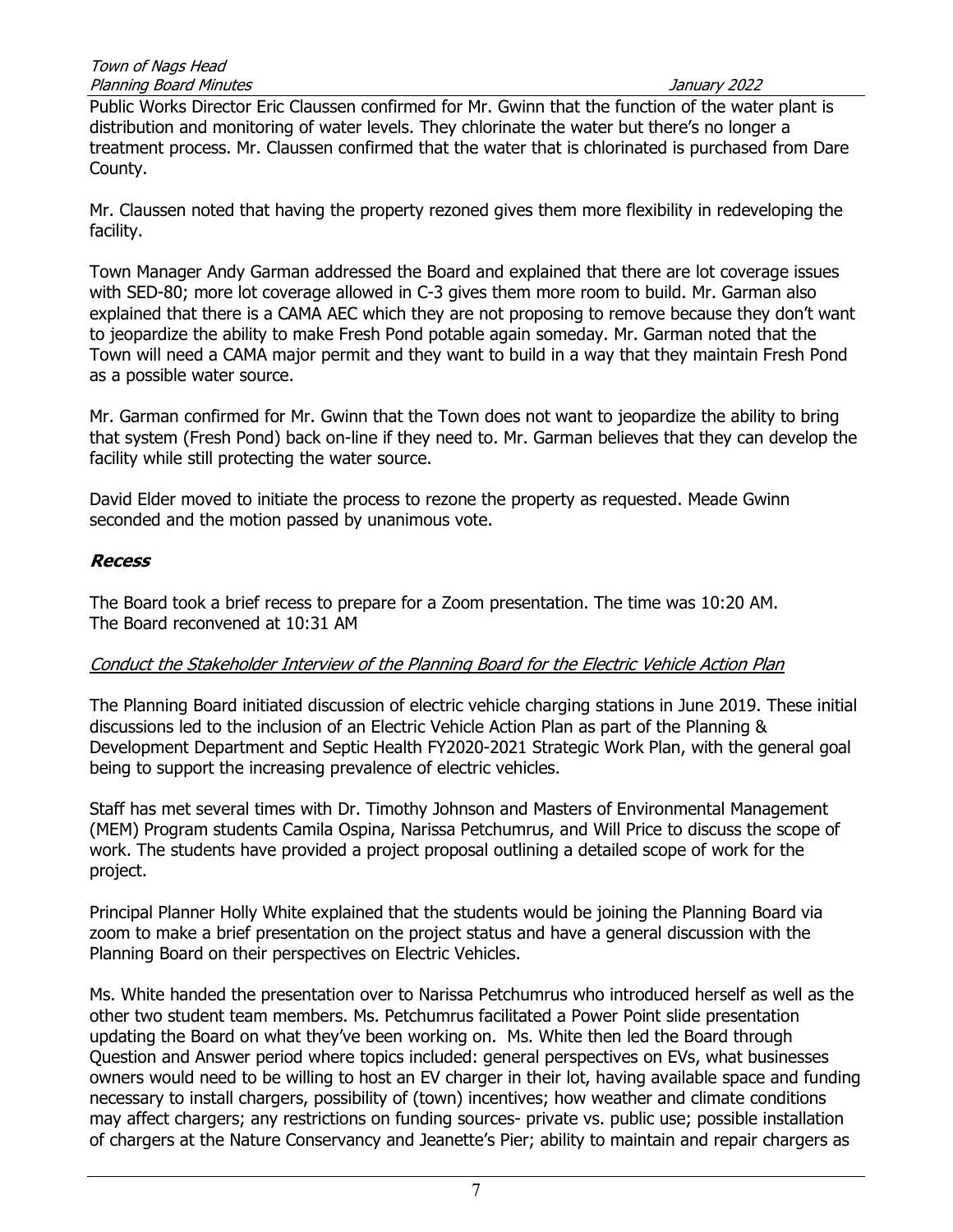well as vehicles; the need for the establishment of a corridor for those traveling to Nags Head on EVs; identifying important stakeholders including checking with neighboring municipalities to see if they are doing anything related to EVs.

## Report on Board of Commissioners Actions – January 5, 2022

Ms. Wyatt gave an update on the Board of Commissioner Actions, of note: a Request for Public Hearing to consider Residential Stormwater Ordinance; Ms. Wyatt presented her Director's Report which was well received; the Board approved the Fuller's application requesting removal of trees with a caliper of 16 inches or greater within the SED-80 Zoning District and Meade Gwinn was reappointed to a 3-year term on the Planning Board.

## Town Updates

None

## Discussion Items

## Update From Public Services Director, Eric Claussen

Public Works Director Eric Claussen introduced himself and gave a brief presentation to the Board. Mr. Claussen is an engineer as well as a professional Traffic Operations Engineer. Mr. Claussen reviewed some topics that had recently come up from the Board of Commissioners and from the public for different areas around the community. Topics discussed included: proposed improvements to the intersection of Whalebone and NC 12; proposed improvements to the pedestrian access and Seachase and South Virginia Dare Trail; safety issues at the Satterfield Landing intersection; combating pedestrian safety issues in general and a signalization plan/determining appropriate locations for traffic signals.

## December 28th, 2021, Director's Report

Ms. Wyatt briefly discussed her Director's Report to the Board. Of note: the addition of section with updates related to recent Board of Adjustment cases and an update of the Decentralized Wastewater Management Plan and the Estuarine Shoreline Management Plan.

## Update On Short Term Rental Registration

At the Planning Board's December 14, 2021, meeting, it was requested that staff provide a brief update on the status of the 2021 Short Term Rental Registration season.

Ms. Wyatt noted that for the 2021 calendar year the Town received, reviewed, and approved 189 short term rental registrations. This is slightly down from the 233 registrations received in 2020. While staff is unsure of the reason for the decline in registrations, it could perhaps be due to the newness of the program and/or the confusion in registration requirements and deadlines.

As of January 14, 2022, the Town had received 10 new registrations for the 2022-2023 Season. Staff will plan on sending out a notification to all the short-term rentals included in their database in early June 2022 as a reminder for renewal if necessary. Ms. Wyatt also noted that Staff plans on doing more education to ensure that the public is aware of the requirements related to having a short-term rental.